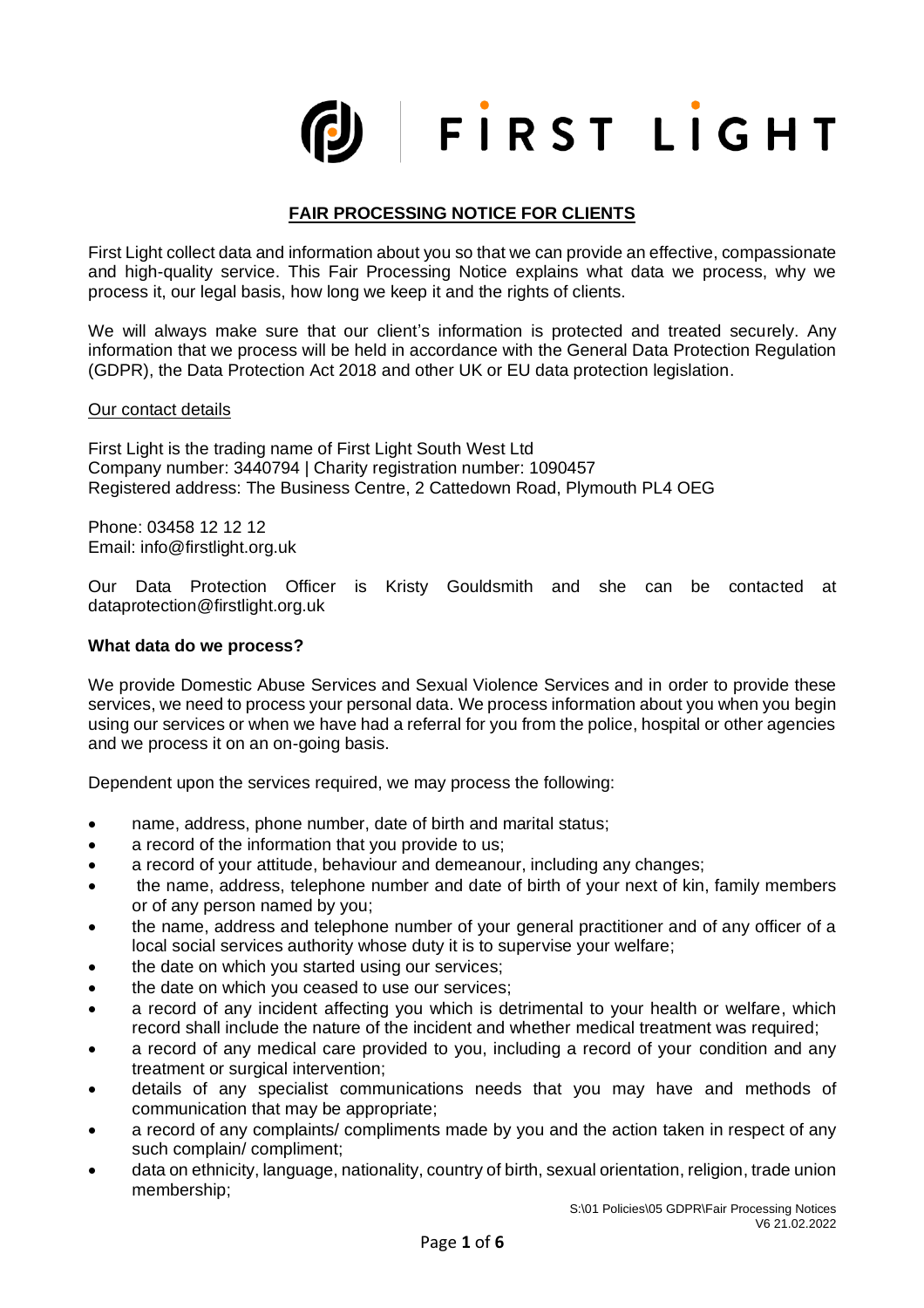- data revealing your physical or mental health;
- if you are referred to another service provider, the name of the provider and date on which you were referred;
- criminal conviction data, if any; and
- a unique client number.

If you have been referred to us by the police or another agency, we will tell you who referred you and what information was provided in your referral form.

## **Why do we need to process personal data on our clients?**

First Light needs to process personal data about our clients in order to provide an effective, compassionate and high-quality service, to fulfil our legal and contractual obligations and, if necessary, to protect your vital interests. We will process your data to:

- provide you with the services or information that you have asked for;
- keep a record of your relationship with us
- send you correspondence and communicate with you;
- meet our legal obligations;
- protect your vital interests;
- respond to or fulfil any requests, complaints or queries that you may have;
- share your data with other parts of the health and social services system such as local hospitals, GPs, social workers, and other health and care professionals, if required or if you consent;
- share your data with courts, police or other law enforcement agencies if required by law, court order or at your request;
- understand how we can improve our services or information;
- generate reports on our work and service; and
- safeguard our staff and volunteers.

## **Our legal basis for processing personal data**

By law, we need a legal basis for processing the personal data of a client. We will process your data using the legal basis of consent, legal obligation, vital interests, public interests and legitimate interests.

## *Consent*

Consent is given where we ask you for permission to use your information in a specific way and you agree to this. Where we use your information for a purpose based on consent, you have the right to withdraw consent for this purpose at any time.

## *Legal obligation*

We have a basis to use your personal information where we need to do so to comply with one of our legal or regulatory obligations. For example, in some cases we may need to share your information with our various regulators such as the Charity Commission or the Information Commissioner. We have a legal duty to share information with the police and/or children's social care if a child or young person is considered to be at risk of significant harm (Children Act 2004 and Working Together to Safeguard Children).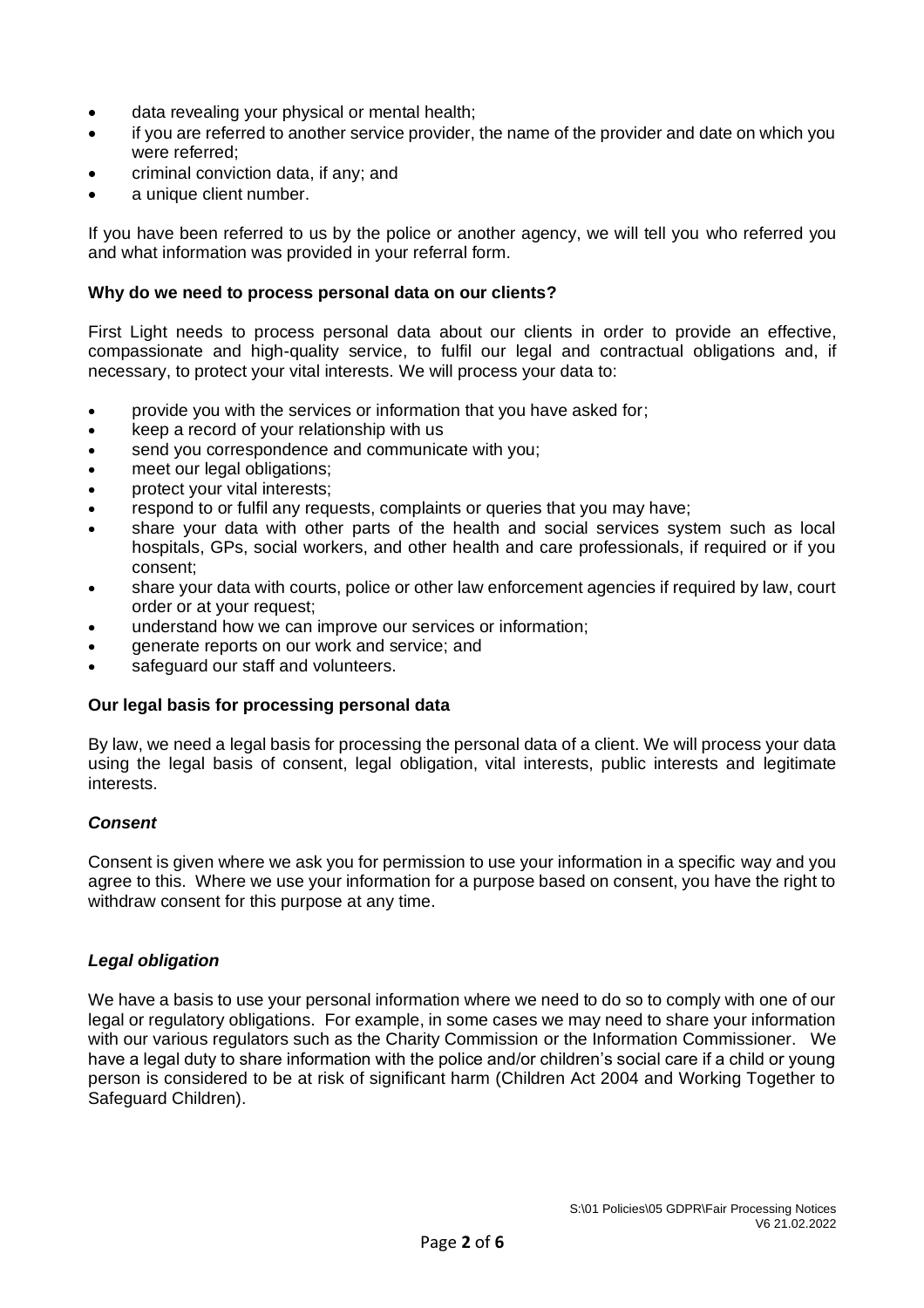# *Vital interests*

We have a basis to use your personal information where it is necessary for us to protect life or health. For example, there may be a safeguarding issue which requires us to share information with emergency services, the police or social care. *Public interest*

## Processing of personal data in the public interest is where the processing is necessary for reasons of substantial public interest on the basis of UK or EU law, which shall be proportionate to the aim pursued, respect the essence of the right to data protection and provide for suitable and specific measures to safeguard the fundamental rights and the interests of the data subject. For example, we can rely on this legal basis to process your data as we are providing a service that is in the public interest.

## *Legitimate interests*

We have a basis to use your personal information if it is reasonably necessary for us to do so and in our "legitimate interests" (provided that what the information is used for is fair and does not unduly impact your rights).

For example, First Light has a legitimate interest to keep your personal data on our systems in order to keep it secure, process it and to provide you with a service.

We only rely on legitimate interests where we have considered any potential impact on you, whether or not our processing is excessive and that our processing does not override your right

*Special categories of personal data* are data revealing health, race, religious beliefs, political views, trade union membership, sex life or sexuality or genetic/biometric information. We will process this type of information about you only if we are required to do so and if we have a specific exemption under the GDPR, which are: your explicit consent, your vital interests, or if it is in the public interest.

*We process the following data with your consent to start with, as you tell you about yourself and others, but we will then use another legal basis to process it after the initial conversation. We will also process this data when you have been referred by another agency and this processing will be done as we are providing a service in the public interest.*

- name, address, phone number, date of birth and marital status;
- a record of the information that you provide to us:
- a record of your attitude, behaviour and demeanour, including any changes;
- the name, address, telephone number and date of birth of your next of kin, family members or of any person named by you;
	- the name, address and telephone number of your general practitioner and of any officer of a local social services authority whose duty it is to supervise your welfare;
	- a record of any complaints/ compliments made by you and the action taken in respect of any such complain/ compliment;

*We can process special categories because we are providing a service that is in the public interest:* 

- a record of any incident affecting you which is detrimental to your health or welfare, which record shall include the nature of the incident and whether medical treatment was required;
- a record of any medical care provided to you, including a record of your condition and any treatment or surgical intervention;
- details of any specialist communications needs that you may have and methods of communication that may be appropriate;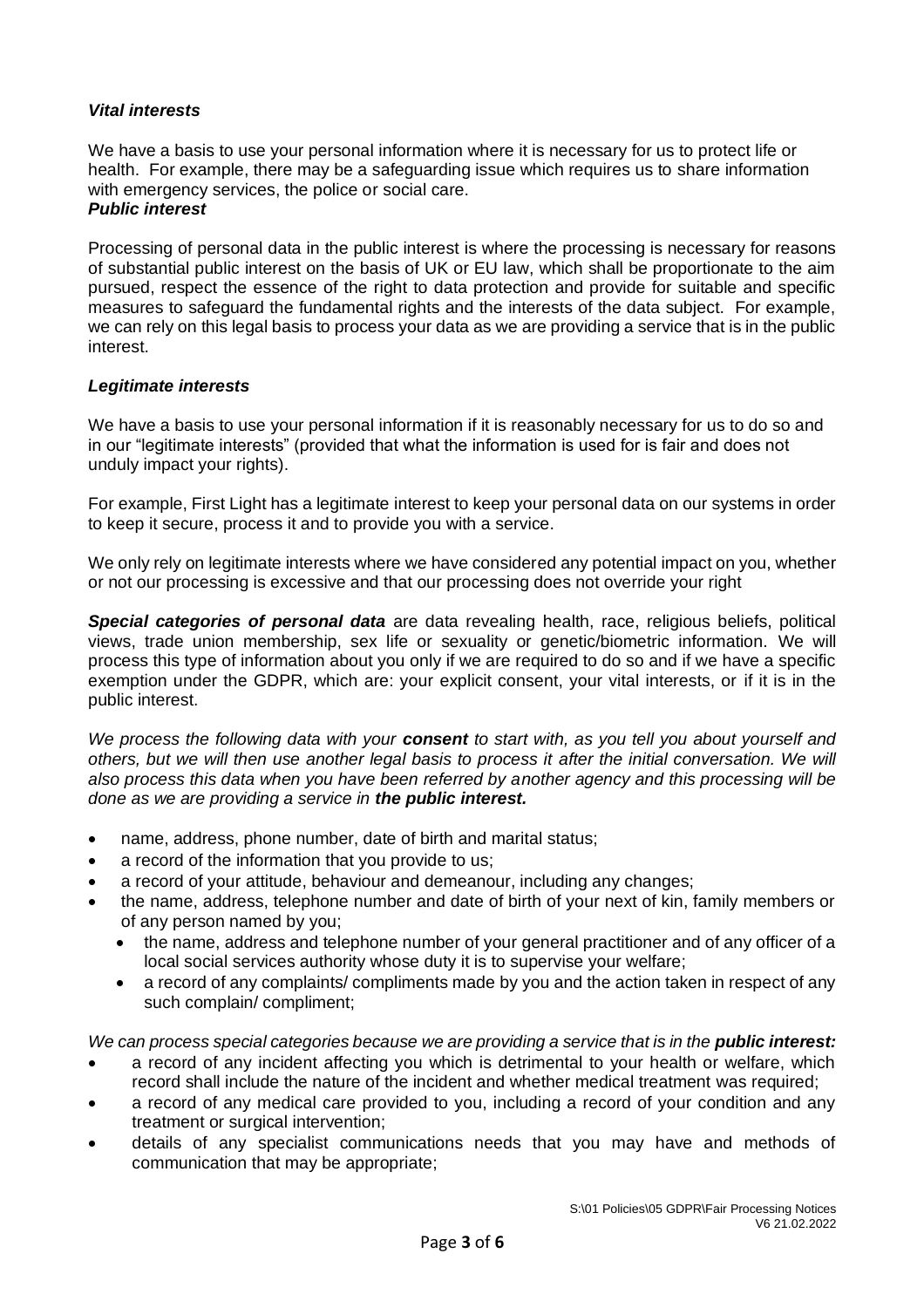- the processing of any data on ethnicity, language, nationality, country of birth, sexual orientation, religion or trade union membership;
- the processing of any data revealing your physical or mental health; and
- sharing your health data with another service provider.

*We process all of your personal data due to our legal obligation to share it and when it is in your vital interests.* This processing is necessary for the purposes of social security or social protection law as we have a legal duty to share information with the police and/or children's social care if a child or young person is considered to be at risk of significant harm (Children Act 2004 and Working Together to Safeguard Children). We also have a **legal obligation** to share information with the police and social services if you are deemed to be at a high risk of harm.

We process the data concerning health without your **explicit consent** if you are physically or legally incapable of giving consent and the processing is **your vital interests** (essential for your life):

We process data on your criminal convictions, if any, as we are providing a service that is in the **public interest.**

We process the personal data of other people (the suspect, for example, or your children or friends) as is necessary for reasons of **substantial public interest** because the processing is necessary for the provision of confidential counselling, advice or support services.

*In the case of any legal disputes, we will process the following personal data because we have a legitimate interest and the processing is necessary for the establishment, exercise or defence of legal claims:*

• all personal data will be shared, as required, with our legal advisors, consultants and insurers

*We will process the following personal data because it is a legitimate activity of ours and enables us to provide our services:*

- name, address, phone number, date of birth and marital status;
- a record of the information that you provide to us;
- a record of your attitude, behaviour and demeanour, including any changes;
- the name, address and telephone number of your next of kin, family members or of any person named by you;
- the name, address and telephone number of your general practitioner and of any officer of a local social services authority whose duty it is to supervise your welfare;
- the date on which you started using our services;
- the date on which you ceased to use our services;
- a record of any complaints/ compliments made by you and the action taken in respect of any such complain/ compliment;
- all personal data is stored securely on servers and in the cloud;
- to have CCTV for the safety and security of clients, staff and visitors;
- if you are referred to another service provider, the name of the provider and date on which you were referred; and
- a unique client number.

#### **How long do we hold the personal data of our clients?**

As all our services are commissioned by different organisations detailed below is the retention period for all services.

## *Cornwall and Isles of Scilly Integrated Domestic Abuse and Sexual Violence Service*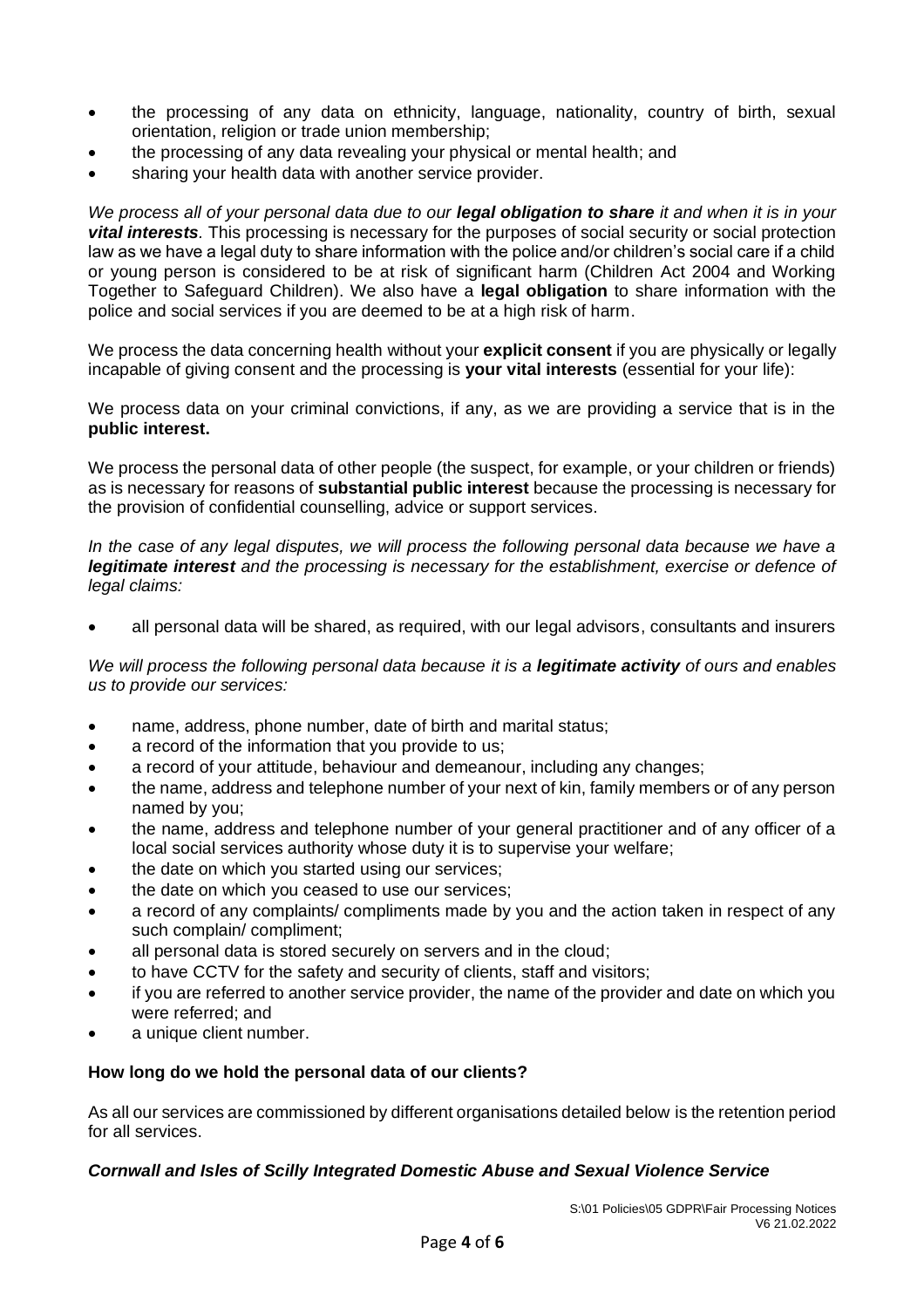We deliver this service in partnership with Barnardo's. Barnardo's and First Light are the data processors and Cornwall Council (Safer Cornwall Partnership) are both the data controller and commissioner of the service. We retain your information for **20 years** in line with the requirements of Cornwall Council.

## *Devon and Cornwall Independent Sexual Violence Advisory Service (ISVA)*

First Light is the data controller and Devon and Cornwall Police are the data controllers. The Office of the Police and Crime Commissioner is the commissioner (funder) of the service. We retain your information for **25 years** in line with the requirements of the Independent Inquiry into Childhood Sexual Abuse (IICSA).

# **Plymouth Sexual Violence Therapeutic Service**

First Light is the data processors and joint data controllers with Plymouth City Council. Plymouth City Council is the commissioner (funder) of the service. We retain your information for **25 years** in line with the requirements of the Independent Inquiry into Childhood Sexual Abuse (IICSA).

# **Plymouth Art Therapy Project**

First Light is the data processor and data controller. We retain your information for **25 years** in line with the requirements of the Independent Inquiry into Childhood Sexual Abuse (IICSA).

# **Wiltshire Sexual Assault Referral Centre (SARC)**

First Light is the data processors and NHS England are both the data controller and commissioner (funder) of the service. We retain your information for **30 years** in line with the requirements of NHS England.

## **Who do we share client data with?**

Subject to our legal basis, we share data with:

- Other parts of the health and social services system such as local hospitals, GPs, social workers, and other health and care professionals;
- Organisations we have a legal obligation to share information with for safeguarding purposes;
- The courts, police or other law enforcement agencies if we have to by law, court order or at your request;
- Outreach and specialist agencies, with your consent e.g. including Stalking, Advocacy, refuges, pet refuge etc;
- Our legal advisors and consultants;
- Our insurance providers; and
- Our software and cloud service providers.

## **Data transfers out of the EU or EEA**

We do not transfer any personal data of clients out of the EU or EEA.

#### **Rights of clients or their representative**

## *Your rights*

You have rights in respect of our processing of your personal data which are: